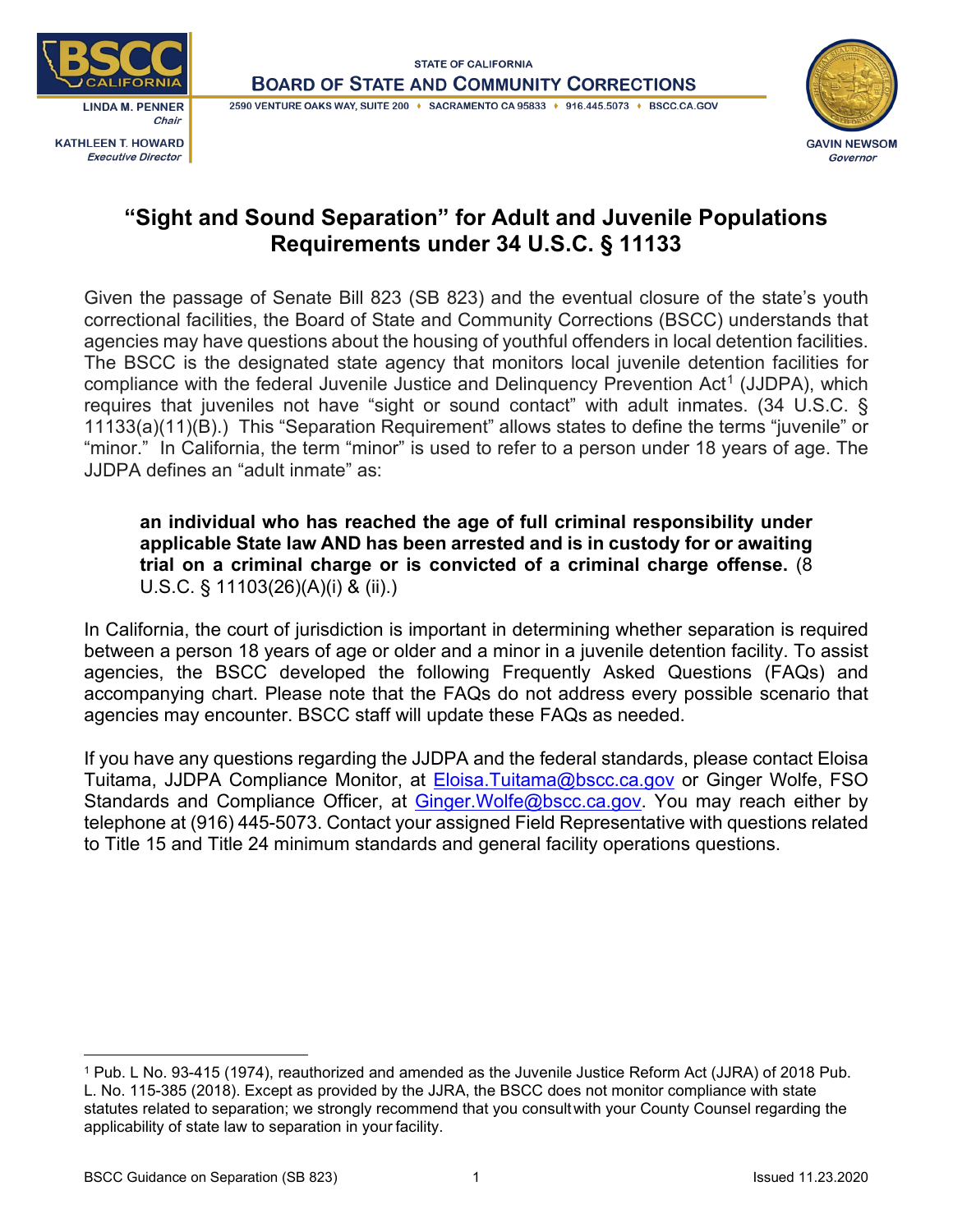## **Frequently Asked Questions**

## **1. What is the age of full criminal responsibility in California?**

18 years of age.

## **2. What is the maximum age of extended juvenile jurisdiction in California?**

25 years of age. Under the new section 208.5 of the Welfare and Institutions Code, any person whose case originated in juvenile court can stay in a juvenile facility until the person turns 25.

#### **3. Do we need to separate a 17-year old in our facility who is under the jurisdiction of the Adult Court from other minors?**

No. The 17-year old is not an adult inmate. The JJDPA defines an adult inmate as an individual "who has reached the age of full criminal responsibility under applicable State law." In California, this is 18 years of age.

#### **4. If the individual in the scenario above turns 18 while in our custody, do we need to separate them from minors? Do we need to separate an individual under the Adult Court who turned 18 while in our facility?**

No. The 2018 reauthorization of the JJDPA codified a long-standing Office of Juvenile Justice and Delinquency Prevention (OJJDP) policy on the matter. Since 2008, an OJJDP policy determined that a juvenile treated as an adult and detained in a juvenile facility is not an "adult inmate" until they reach the state's maximum age of extended juvenile jurisdiction. Accordingly, if a youth under the Adult Court is placed in a juvenile facility and turns 18 while in the facility, the continued placement or "continuous stay" of such youth in a juvenile facility does not constitute a federal sight and sound separation violation. A copy of the supporting federal policy is attached.

#### **5. But what if that same individual is later transferred to a jail, but then is ordered back to our juvenile detention facility? Do we need to separate them?**

It depends on the court of jurisdiction.

Yes, if a person remains under the Adult Court, is transferred to adult jail, and then returns to the juvenile facility, then the continued placement in a juvenile facility is broken. There is no longer a "continuous stay" and the individual must be separated from minors.

No, if a person is transferred to a jail, but returns to the juvenile facility under the jurisdiction of the Juvenile Court, even if they are over 18, they do not need to be separated from minors. This result would also apply if the individual were transferred to jail while proceeding through a fitness hearing, and a transfer to Adult Court was denied.

They remain under the juvenile court until they are found unfit.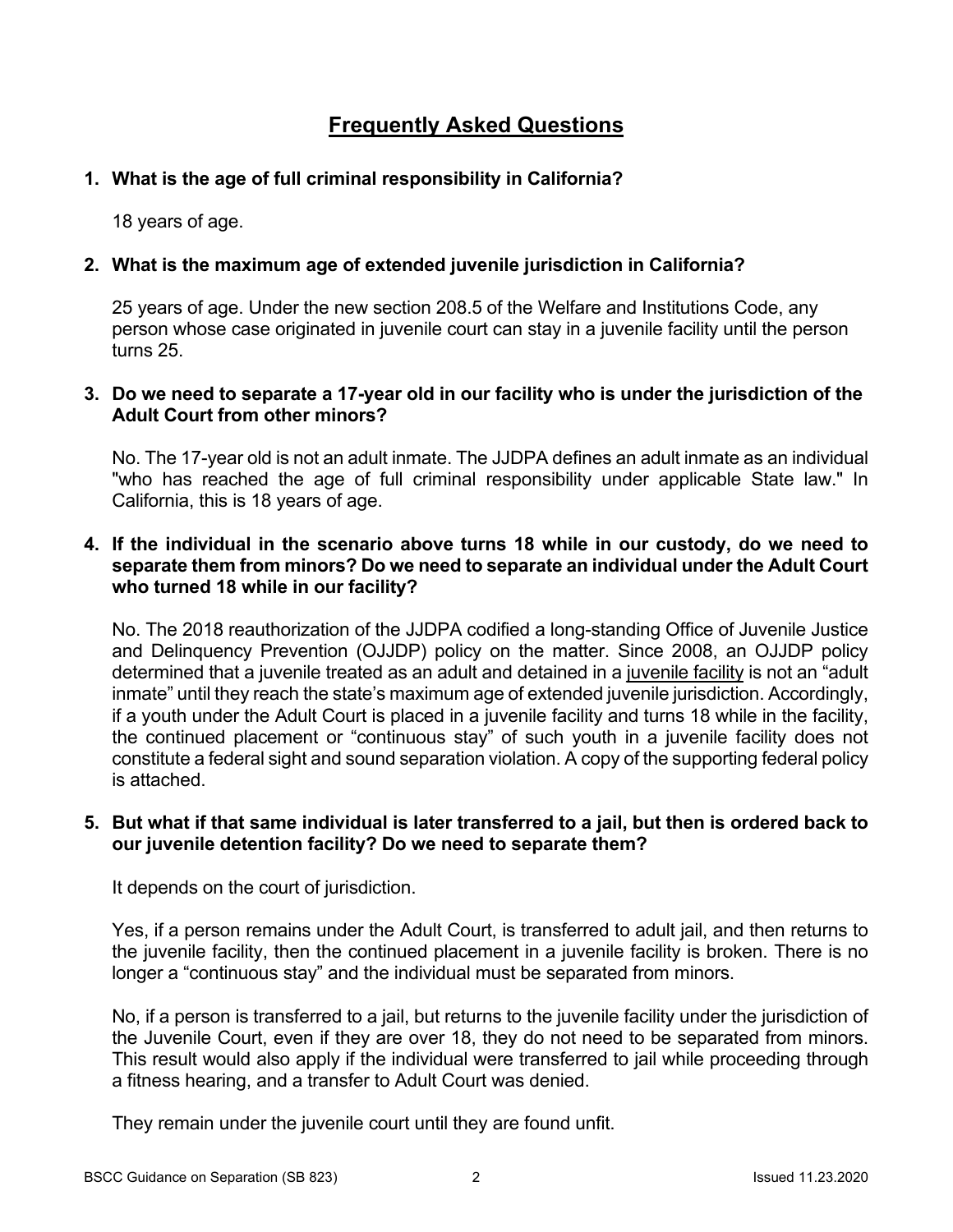#### **6. Do we need to separate a person over 18 who leaves the juvenile facility to attend court or other related functions?**

No. The person was not transferred to an adult facility. Functions like attending court does not break a "continuous stay."

#### **7. What does "continuous stay" mean?**

Federal law and regulations do not define "continuous stay." Fortunately, OJJDP policy sheds some light and provides guidance. In a 2008 memo, OJJDP refers to it as the continued placement in a juvenile facility of individuals under the Adult Court. Put differently, the concept refers to persons who turned 18 while detained in juvenile facilities. Until such a person reaches a state's maximum age of extended juvenile jurisdiction, which is currently 25 in California, their continued stay in a juvenile facility does not require separation from minors.

#### **8. What can break an individual's "continuous stay?"**

There is no bright-line rule on what breaks "continuous stay." However, the federal definition of "adult inmate," the principles behind the Separation Requirement, and OJJDP policy provide some guidance. For example, it is generally accepted that a formal placement in an adult facility breaks the continuous stay period. In this light, the following situations could be included:

- A person in a juvenile facility, under the jurisdiction of the Adult Court, who turns 18 and is later transferred to an adult facility, cannot return to the juvenile facility without being separated from minors.
- A person who turned 18 in a juvenile facility, is released and not on juvenile probation, and then is arrested for a new criminal offense is now an "adult inmate" per the JJDPA.
- A person who turned 18 in a juvenile facility, is released on juvenile probation, and then is arrested for a new criminal offense is now an "adult inmate" per the JJDPA because they are accused of committing a new offense and are under Adult Court.

If in doubt, the default is the Separation Requirement.

#### **9. What about an individual who turned 18 in our facility, was released from custody, and later picked up on a juvenile warrant? Do we need to separate them from minors?**

No. So long as the individual has not reached the maximum age of juvenile jurisdiction, they do not need to be separated because they are under Juvenile Court.

#### **10.What if an individual who turned 18 in our facility was released from custody, and then arrested for a new criminal offense? Do we need to separate?**

Yes. Individuals who are age 18 years and older who are arrested, in custody, or convicted for a criminal offense should not brought to a juvenile facility.

Additionally, if your agency operates the juvenile facility as a collocated facility, separation must occur. The individual in question is now age 18 or older when the new offense is alleged to have been committed, they are considered an "adult inmate" per the JJDPA.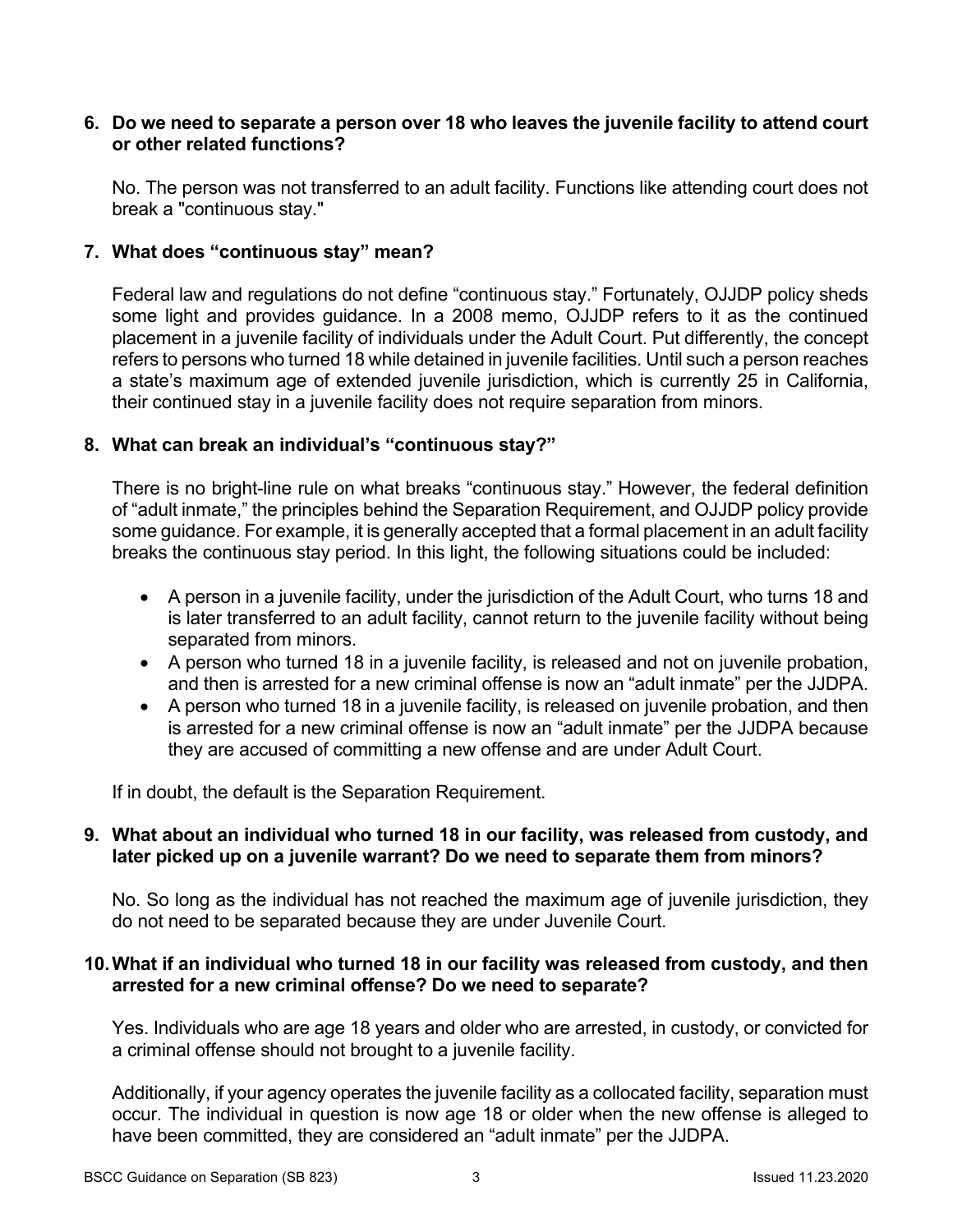**11.What about an individual who turned 18 in our juvenile facility, was released on juvenile probation, then is arrested for a new criminal offense, AND violated their juvenile probation? If they were brought back to a juvenile facility, do we need to separate them from minors?**

This situation will likely require additional consideration; if a person over 18 violates their juvenile probation, they can be brought to a juvenile detention facility without being separated. Absent the booking for violation of probation, the person should be placed in an adult facility. A person over 18 years of age who is arrested for a new offense cannot be placed in a juvenile facility.

BSCC recommends that agencies contact their legal representative or BSCC Field Representative for further discussion.